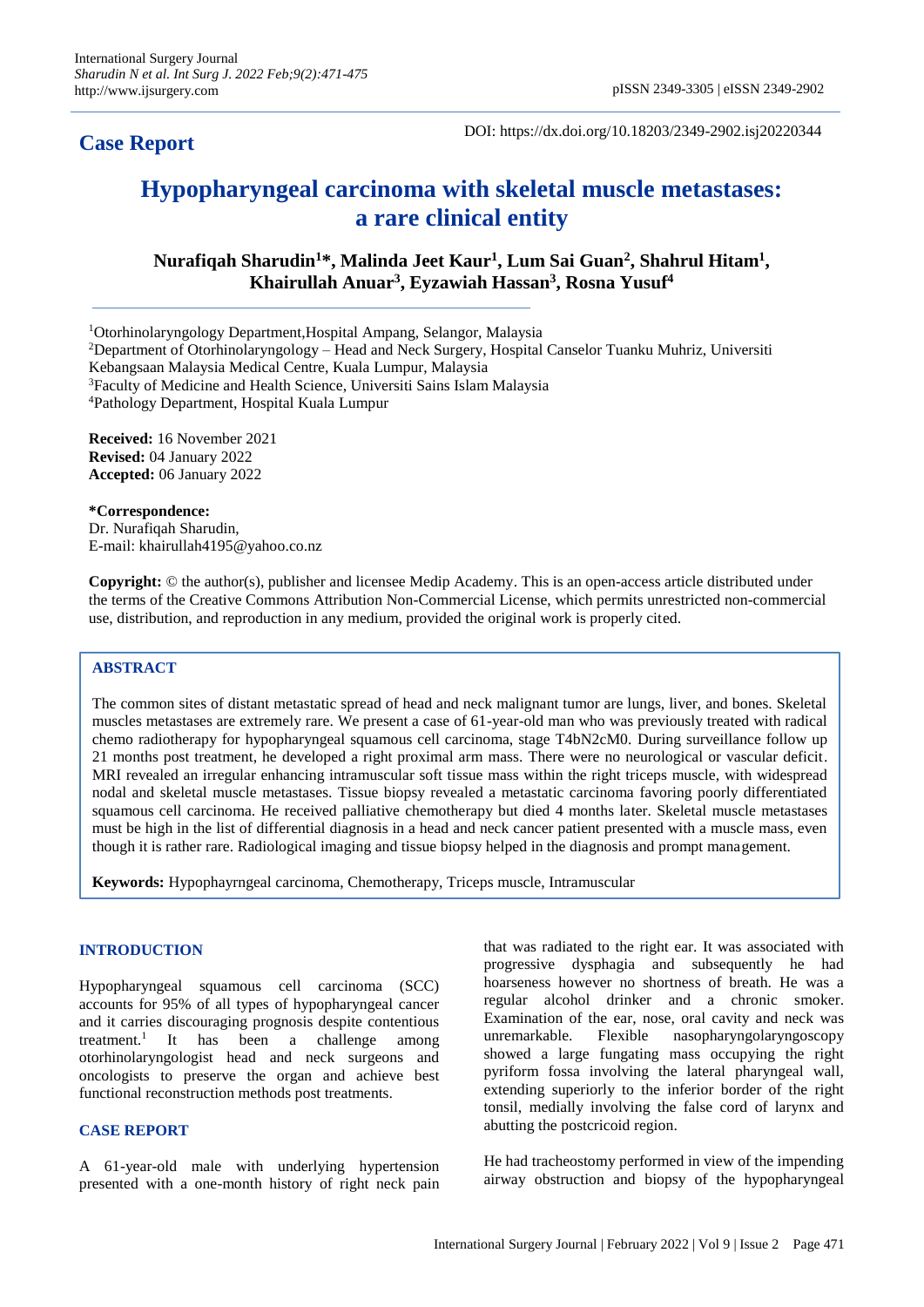tumour was taken. Computer tomography of the neck and thorax showed a heterogeneous enhancing mass at the right hypopharynx, causing obliteration of the right pyriform fossa extending to the level of right palatine tonsil superiorly, glottic level inferiorly and laterally to the right submandibular region (Figure 1).



**Figure 1: Axial CECT showed a heterogeneous enhancing mass (arrow) at the right hypopharynx, causing obliteration of the right pyriform sinus.**



#### **Figure 2: The malignant cells are markedly pleomorphic with hyperchromatic nuclei and prominent nucleoli (arrow). Occasional intercellular bridging and individual cell keratinization are seen. (200X).**

Multiple subcentimeter lymph nodes were seen bilaterally. There was no distant metastasis seen. Histopathology examination of the biopsy specimen was reported as poorly differentiated squamous cell carcinoma (Figure 2).

He received radical chemoradiotherapy (70Gy/35#) for 7 weeks and IV cisplatin 40 mg/m<sup>2</sup> weekly. The tumour responded very well to the treatment given.He was under regular surveillance follow up until 21 months later, when he reported a painful right arm swelling. The mass appeared to be attaching to the triceps muscles, which was firm and tender on palpation (Figure 3).



**Figure 3: Soft tissue mass at the under surface of the right arm (arrow) measuring 10x8 cm.**



**Figure 4: T1-weighted MR of right arm shows an intramuscular soft tissue mass within the right triceps muscles (arrow) measuring 5.4×6.2×10.9 cm.**

There was no palpable cervical or axillary lymph node. Flexible nasopharyngolaryngoscopy showed no tumour recurrence at the hypopharynx. MRI of the right upper limb showed an irregular lobulated soft tissue mass within the right triceps muscle measuring  $5.4\times6.2\times10.9$ cm. The mass was hypointense on T1 weighted images and showed an intermediate signal on T2 weighted images. Irregular peripheral enhancement was seen post contrast (Figure 4).

Incisional biopsy from the right arm mass revealed a metastatic carcinoma (Figure 5A, 5B). The immunohistochemical studies showed positive CK7, CK5/6, CKAE1/AE3 and negative CK20. Epstein-Barr virus in situ hybridization was negative (Figure 5C, 5D, 5E, 5F). These features were consistent with poorly differentiated squamous cell carcinoma.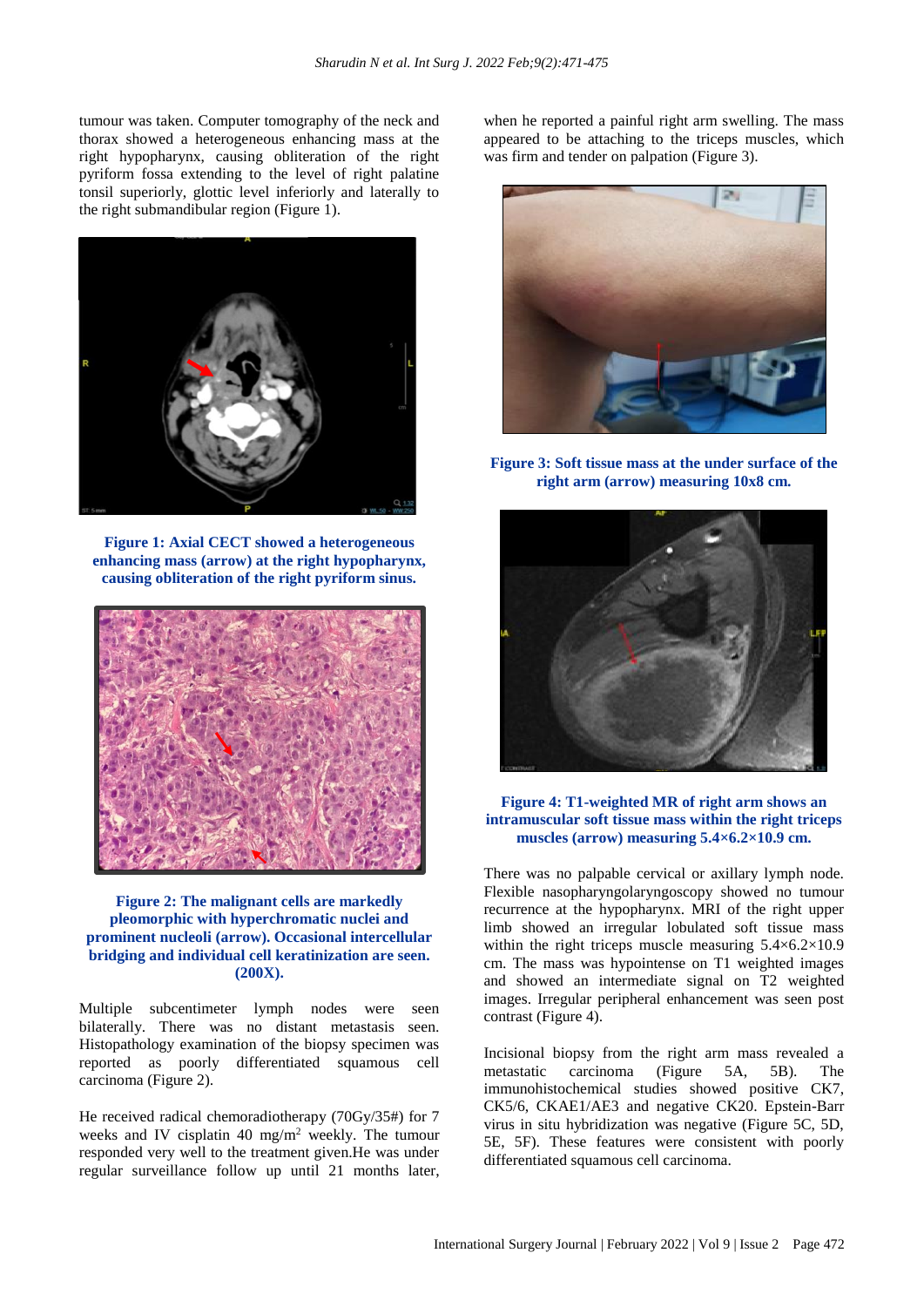

**Figure 5: The malignant Cells exhibiting hyperchromatic and pleomorphic polygonal cells with prominent nucleoli. (A and B) Mitotic figures are brisk (black arrow) 400X. (C) The malignant cells are positive with CKAE1 / AE3, 40X and (D) CK5/6 postive for squamous cell, 40X (E) Positive control for EBER ISH, 40X. (F) The malignant cells are negative for Eber ISH, 40X.**

Repeated FNPLS show no evidence of tumour recurrence. He had a MRI of the neck and thorax subsequently, which showed widespread metastases including right supraglottic with involvement of anterior commissure and right vocal cord, a metastatic lesion over the base of right hemitongue. Multiple nodal metastasis (bilateral cervical, right axillary, right mesenteric and left retrocrural) were seen. Multiple disseminated intramuscular metastatic deposits (right teres minor, right triceps, right rectus femoris, bilateral supraspinatus, left rectus abdominis muscles) were also seen. In view of the extensive metastases, palliative chemotherapy was initiated. However, the patient succumbed to the disease 4 month later.

# **DISCUSSION**

Hypopharyngeal cancer accounts for 7% of all aerodigestive tract cancer and it commonly arises from the epithelial layer.<sup>2</sup> There are few types such as basaloid squamoid, spindle cell carcinoma, small cell carcinomas, undifferentiated carcinoma and carcinoma of the minor salivary glands. The most predominant is squamous cell carcinoma (SCC).<sup>2</sup> Hypopharynx located at the inferior portion of the pharynx and divided into 3 subdivisions which are pyriform sinus, the posterior pharyngeal wall and post cricoid. Above all the divisions, the commonest side for cancer is pyriform sinus around 85% followed by posterior pharyngeal wall 20% and post cricoid 15%.<sup>3</sup>

The exact aetiology of hypopharynx cancer is yet to be determined, but there are several risk factors. It may be divided according to anatomical sites in which upper hypopharynx seem to be related to alcohol and smoking consumption whereas lower part of hypopharynx is linked to nutritional deficiencies.2,4 Blot et al stipulated in his study, the risk of oral and pharyngeal cancer increased in multiplicative manner to those who smoked and consumed alcohol simultaneously.<sup>5</sup> Besides that, iron and vitamin C deficiency also may predispose patient to develop post cricoid carcinoma as reported from northern Europe journal.<sup>6-9</sup> Other risk factor such as oncogenic viruses, defect in DNA repair mechanism as well as gastroesophageal reflux also contribute to development of this disease.6-9 In our case, the patient is a smoker and an alcoholic thus the risk for this patient to develop hypopharyngeal carcinoma is higher compared to nonsmoker and non-alcoholic individual.

Occurrence of distant metastasis in hypopharyngeal cancer is stipulated based on initial tumour localization staging, regional lymph node metastasis and tumour location.<sup>2</sup> Study deduced that the incident of distant metastasis occurred 3 times greater in hypopharyngeal cancer compare to laryngeal cancer due to advance initial tumour presentation. Furthermore advanced regional lymph node metastases also increased incidence of distant metastasis<sup>2</sup>

Skeletal muscles represent 43% of human total body weight but metastasis to these structures are relatively uncommon.<sup>10</sup> Less than 5% of all systemic metastasis involves skeletal muscles, with adenocarcinoma being the commonest histology subtype.<sup>10</sup> Zarah et al suggested that the low incidence of skeletal muscle metastases are due to repetition of muscle contraction that causes biochemical death of the tumour cells.<sup>10</sup> Besides, the production of lactic acid and protease inhibitors within the muscle also hinders the growth of tumour cells by blocking enzyme-dependent tumour implantation or atherogenesis or both.<sup>10</sup>

In our case, preliminary diagnosis for this patient was primary soft tissue tumours due to no clinical evidence of recurrence lesion over the hypopharynx region. Metaanalysis study done by Haygood et al reported 26.5% of cases (70 of 264 cases) of skeletal muscles metastases present before the existence of a primary tumour.<sup>11</sup> Besides that, similar observation was described by Pretell–Mazzini in up to 53.7% of cases (124 of  $231$ cases).<sup>12</sup> Furthermore, it has also been reported of synchronous metastasis in 4% to 13% of cases. Based on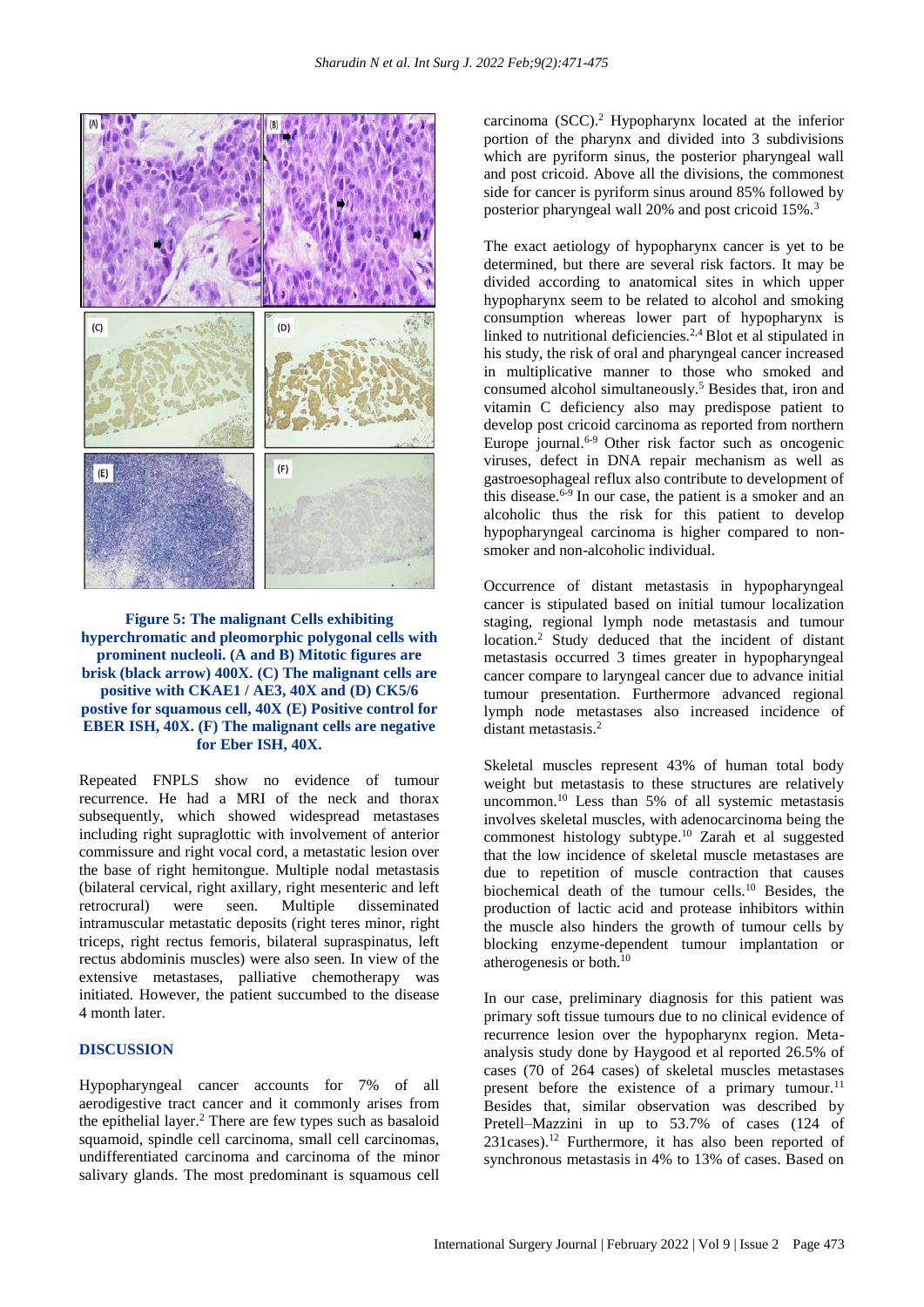this clinical evidence, a differential of skeletal muscles metastasis is included in our patient.<sup>12</sup>

Screening for distant metastases in head and neck cancers is debatable. The most frequently used imaging is computed tomography (CT) as it is highly accessible, low cost and short procedure time. Even so, distant metastasis and tumour extension into surrounding structure are difficult to assess as it has low soft tissue contrast. Studies have shown CT as standalone examination is inferior to magnetic resonance imaging to evaluate parenchymal and osseous structures.<sup>13</sup> MRI and positron emission tomography computed tomography (PET-CT) has shown promising multimodality approach for systemic tumour detection and cancer staging. Recent manuscript contrast these 2 modalities and concluded for tumour localization and lymph node assessment PET-CT is more beneficial with diagnostic accuracy of 93% in PET-CT and 79% in MRI whereas MRI is helpful in diagnosing soft tissue metastasis with overall diagnostic accuracy of 92% compared to 82% in PET-CT.<sup>14</sup> Our patient received initial MRI of right upper limb which show intramuscular soft tissue mass within the right triceps muscles on T2-weighted MR thus proceeded with neck and thorax MRI after HPE result show metastasis carcinoma from the incision biopsy taken from the right arm.

The treatment options for distant soft tissue metastases are highly individualized as there is little published data. The largest study published regarding distant soft tissue metastases by Damron and Heiner included 30 new patients and a review of 91 case reports in which 2 cases were hypopharyngeal carcinoma.<sup>15</sup> Study concluded choices of chemotherapy, radiotherapy or a combination of both will be much depend on the primary tumour, the extent of the tumour and overall health of the patient.<sup>15</sup> For our patient, palliative chemotherapy is the best option as he is having extensive recurrent tumour metastasis 18 month post radical radio chemotherapy.

Hypopharyngeal carcinoma is one of the worst prognosis than other head and neck cancers with 5 years disease free survival rate ranging from 18% to 65%. In addition, with clinical presentation of neck metastasis 5 years disease free survival reduces by 26%.<sup>16</sup> Late presentation, multisite involvement within hypopharynx, lymphatic pathway and restricted surgical option for complete resection is the key factor contributing to poor prognosis for the patient.<sup>16</sup>

### **CONCLUSION**

Skeletal muscle metastasis following head and neck malignancy is very rare. This case report would raise the awareness and vigilance in treating patients with advanced head and neck carcinoma. We recommend to include a complete full body physical examination as an adjunct during surveillance follow up for head and neck cancers.

#### **ACKNOWLEDGEMENTS**

I would like to acknowledge my supervisor for guiding me throughout the journey to complete this case report.

*Funding: No funding sources Conflict of interest: None declared Ethical approval: Not required*

#### **REFERENCES**

- 1. Wycliffe ND, Grover RS, Kim PD, Simental A Jr. Hypopharyngeal cancer. Top Magn Reson Imaging. 2007;18(4):243-58.
- 2. Muir C, Weiland L. Upper aerodigestive tract cancers. Cancer. 1995;75:147Y153.
- 3. Barnes L, Johnson JT. Pathologic and clinical considerations in the evaluation of major head and neck specimens resected for cancer. Part I. Pathol Annu. 1986;21:173Y250.
- 4. Olsen KD, Lewis JE, Suman VJ. Spindle cell carcinoma of the larynx and hypopharynx. Otolaryngol Head Neck Surg. 1997;116:47Y52.
- 5. Blot WJ, McLaughlin JK, Winn DM. Smoking and drinking in relation to oral and pharyngeal cancer. Cancer Res. 1988;48:3282Y3287.
- 6. Wynder EL, Hultberg S, Jacobsson F. Environmental factors in cancer of the upper alimentary tract; a Swedish study with special reference to Plummer-Vinson (Paterson-Kelly) syndrome. Cancer. 1957;10:470Y487.
- 7. Ahlbom HE. Simple achlorhydric anaemia, Plummer-Vinson syndrome, and carcinoma of the mouth, pharynx, and oesophagus in women. Br Med J. 1936;2:331Y333.
- 8. Larsson LG, Sandstro ̈m A, Westling P. Relationship of Plummer-Vinson disease to cancer of the upper alimentary tract in Sweden. Cancer Res. 1975;35:3308Y3316.
- 9. Amos A. Women and smoking. Br Med Bull. 1996;52:74Y89.
- 10. Spector GJ. Distant metastases from laryngeal and hypopharyngeal cancer. ORL J Otorhinolaryngol Relat Spec. 2001;63(4):224-8.
- 11. Haygood TM, Wong J, Lin JC. Skeletal muscle metastases: a three-part study of a not-so-rare entity. Skeletal Radiol. 2012;41(8):899-909.
- 12. Pretell-Mazzini, Juan MD, Younis. Skeletal Muscle Metastases from Carcinomas.A Review of the Literature. JBJS. 2020;8(7):e19-8.
- 13. Semelka RC, Worawattanakul S, Kelekis NL. Liver lesion detection, characterization, and effect on patient management: comparison of single-phase spiral CT and current MR techniques. J Magn Reson Imaging. 1997;7:1040Y1047.
- 14. Schmidt GP, Baur-Melnyk A, Herzog P. Highresolution whole-body MRI tumor staging with the use of parallel imaging versus dual modality PET-CT: experience on a 32-channel system. Invest Radiol. 2005;40:743Y753.